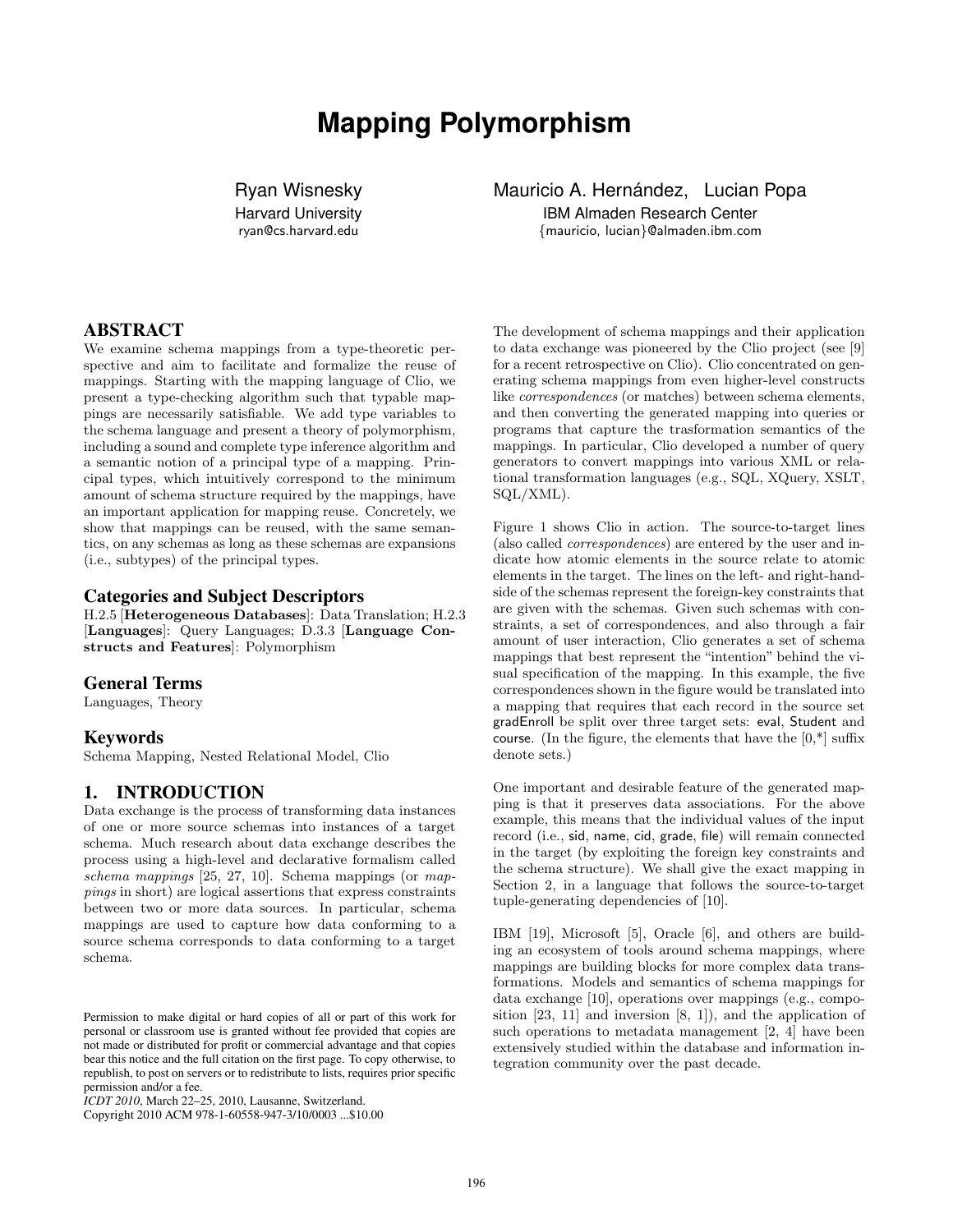

Figure 1: A schema mapping in Clio

However, the problem of reusing schema mappings has been largely ignored. Schema mappings are, in general, neither parametric nor modular. That is, mappings are static expressions over a source and a target schema and can not be easily reused over other schemas. Large schemas often combine and reuse existing type definitions to define larger and more complex types. For example, a Person type can be defined and used whenever the attributes of a Person are needed in the schema definition. Current mapping languages cannot take advantage of this modularity and cannot express a mapping between expansions of these types (without knowing the concrete expansions). Ideally, we would prefer to create generic mappings between source and target types (e.g., between the source Person type and a target Student type) and then reuse those mapping within larger mappings. Similarly to regular programming languages, users should be able to build libraries of reusable mappings between common data types. Mappings in these libraries can be reused on larger data transformation scenarios, as building blocks for more complex mappings.

This paper studies how to apply programming language techniques to mapping languages to formally define when and how mappings are reusable. We propose polymorphism as a lightweight formal technique for reuse. We use standard type-checking techniques to determine if a mapping applies to a certain context. We further show that mappings have a natural semantic notion of principal type, corresponding intuitively to the minimum amount of schema structure required by the mappings. We then show that principal types can be soundly and completely inferred from the structure of the logical assertions alone (i.e. independently of the underlying schemas). In turn, this enables the following mapping reuse technique. Given a mapping  $M$ , which is originally

defined from a concrete source schema S to a concrete target schema T, we first infer a principal source schema  $\hat{S}$  and a principal target schema  $\hat{T}$ . We can then reuse the same mapping  $M$  on any source schema that is an expansion (i.e., subtype) of  $\hat{S}$  and any target schema that is an expansion (i.e., subtype) of  $\hat{T}$ . Moreover, we show in a precise sense that the semantics of M remains invariant during reuse.

This paper is organized as follows. We begin by reviewing schema mappings in Section 2. We then formally define nested schemas and nested data in Section 3. The core mapping language that we focus in this paper is formally defined in Section 4. We then formalize a type-checking algorithm in Section 5. We add type variables to the schema language and present a theory of polymorphism, including a sound and complete type inference algorithm in Section 6, and a semantic notion of principal type in Section 7. All proofs are available in a technical report [32].

#### 2. SCHEMA MAPPINGS: PRELIMINARIES

Several mapping languages have been proposed over the years. In the case of relational schemas, a language popular in the data exchange and data integration community is that of source-to-target tuple generating dependencies (st tgds) [10] or (Global-and-Local-As-View) GLAV mappings [13, 21]. Essentially, these are formulas of the form

$$
\forall \mathbf{x}(\phi(\mathbf{x}) \rightarrow \exists \mathbf{y} \, \psi(\mathbf{x}, \mathbf{y}))
$$

where  $\phi$  is a conjunction of relational atoms over the source schema, and  $\psi$  is a conjunction of relational atoms over the target schema.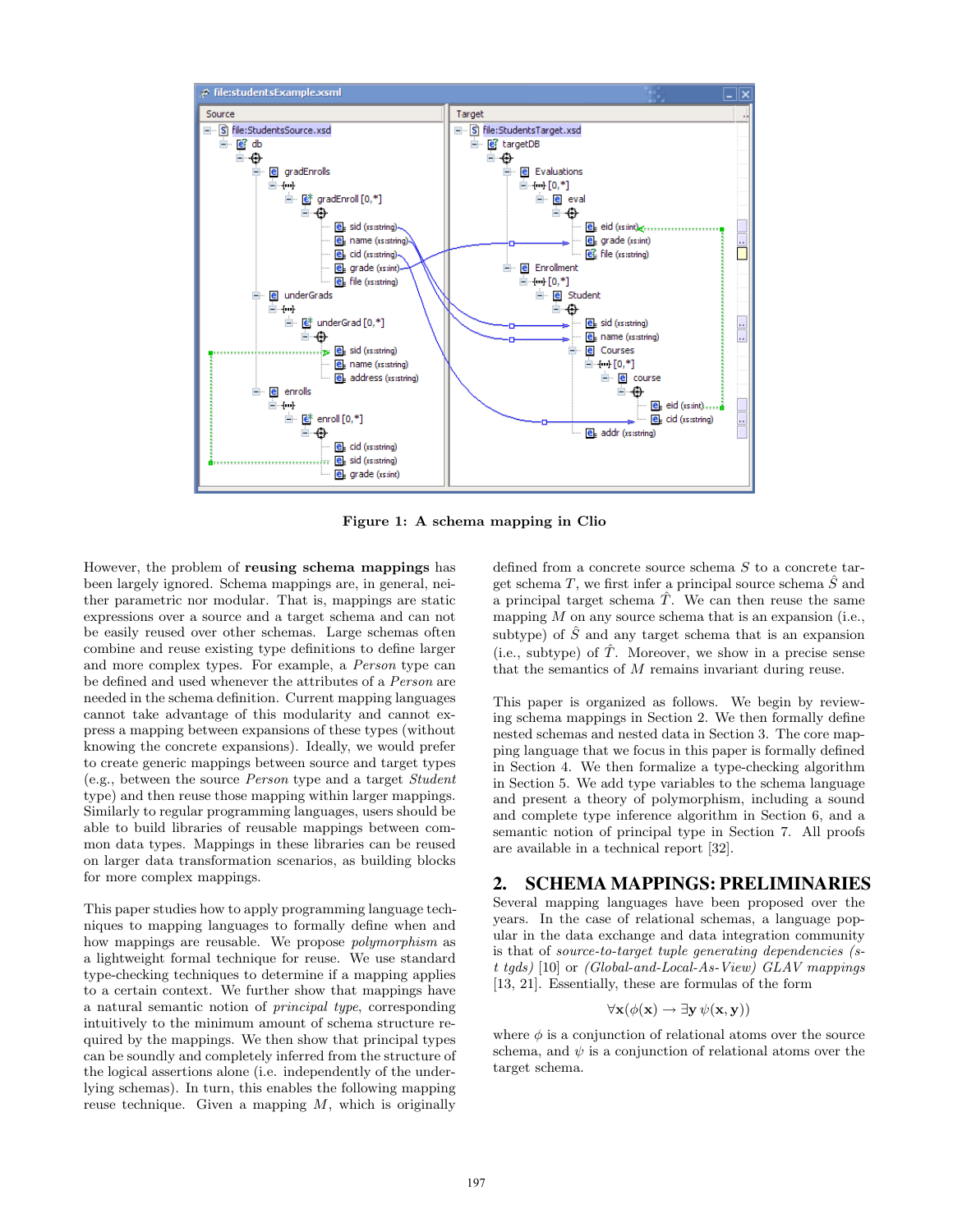The language of s-t tgds was extended to handle hierarchical (XML) schemas in [27]. There, the extended language must account for relations nested inside relations. However, the ∀∃ shape of the dependencies remains the same. An orthogonal extension has been introduced in [14], where in addition to the nesting in the data, we may also have nesting in the mapping formulas themselves (i.e., a ∀∃ type of mapping as above can appear as one of the atoms of  $\psi$  in another  $\forall \exists$ mapping). It is this type of more flexible, nested mappings that are used in Clio and that we target in this paper.

Although we are using Clio's mapping language [14] as a starting  $point<sup>1</sup>$ , for most of our results it will be convenient to use a simpler and more uniform mapping syntax, which we introduce later in Section 4. Furthermore, with an eye toward enabling interoperability between mapping systems and conventional programming languages, and unlike [27], we will explicitly represent nested relational data using simple algebraic datatypes.

# 2.1 Clio mappings: An Overview

The Clio mapping language uses a for - where  $\Rightarrow$  exists where syntax. Intuitively, the for clause binds variables to tuples in the source, and the first (optional) where clause describes the source constraints to be satisfied by these source tuples (e.g., these constraints express filters or join conditions). The exists clause describes the tuples that are expected to exist in the target, and the second where clause describes the target constraints to be satisfied by the target tuples as well as the content of these target tuples in terms of the source tuples.

For our example in Figure 1, the mapping that was informally discussed in Section 1 can be written as:

```
for q in db.gradEnrolls.gradEnroll
\Rightarrow exists s in targetDB.Enrollment.Student,
          c in s.Courses.course,
          e in targetDB. Evaluations.eval
   where s.sid = q.sid \land s.name = q.name \landc.cid = q.cid ∧ e.grade = q.grade ∧
          e.eid = c.eid
```
Note that there may be dependencies between variables, reflecting the nesting in the data. For example, the binding  $c$  in s. Courses. course reflects the fact that  $c$  must be an element in the set course that is nested under s. Courses, while s itself is an element of the top-level set Student. In general, there are typing rules that dictate whether a mapping is well-typed with respect to a schema. We shall visit these typing rules in detail, after we formally define schemas.

The most direct semantics of such a mapping is that of a constraint between the source schema and the target schema. In this view, a mapping  $M$  defines a set of pairs of instances  $(I, J)$  with I over the source and J over the target such that  $(I, J)$  satisfies the constraint M (in the standard sense). For every I we call a J such that  $(I, J)$  satisfies M a solution for I with respect to  $M$  [10].

For our example, note that the where clause contains two types of equality conditions. The last equality condition is a target-target condition reflecting a constraint (present on the target schema), while the other four conditions are target-source conditions reflecting the correspondences between source elements and target elements.

Finally, note that not all fields in the schema are mentioned in the mapping (e.g., the target addr field). Such fields may be required to appear in the resulting instance. Synthesizing null values for such fields as well as for the fields that are mentioned by the mapping but are not constrained by the source (e.g., the two target fields eid) is the role of the data exchange process that implements the mapping. (See [10] for a canonical implementation via the chase that constructs universal solutions.)

Mapping expressions may be recursively nested inside the second where clause of another mapping expression. Such nesting, in general, is orthogonal to the nesting of the data. As an example of nested mappings, consider the Clio mapping depicted in Figure 2. The four correspondences in Figure 2 maps the source-side undergraduate information into two several target sets. Clio compiles those correspondence into the following nested mapping:

```
for u in db.underGrads.underGrad
\Rightarrow exists s in targetDB. Enrollment. Student
    where s.\text{sid} = u.\text{sid} \land s.\text{name} = u.\text{name} \land(for e in db.enrolls.enroll
             where e.\text{sid} = u.\text{sid}\Rightarrow exists c in s. Courses.course,
                         e' in targetDB. Evaluations.eval
                  where c.cid = e.cid \wedge e'.grade = e.grade \wedgee'.eid = c.eid)
```
Here, source tuples in the underGrad set are mapped into target tuples in the Student set by the outer mapping. The inner mapping requires that all the associated source enrollment tuples (determined by the join condition  $e.\text{sid} = u.\text{sid}$ ) are mapped into corresponding target tuples under course and eval. Note that the inner mapping is a constraint that must be satisfied for every binding of the variables in the outer mapping (i.e., u and s).

# 2.2 Definition of nested mappings

Formally, nested mappings are defined as follows [15]. A *path* is defined by the grammar  $p ::= S | x | p.l$ , where S is a schema root,  $x$  is a variable,  $l$  is a label (attribute within a record), and p.l denotes record projection. The first element in a path (either a schema root or a variable) is also called the head of the path. A nested mapping has the form:

```
M ::= \underline{\text{for}} \ x_1 \underline{\text{in}} \ g_1, \ldots, x_n \underline{\text{in}} \ g_nwhere C_1⇒
              <u>exists</u> y_1 <u>in</u> g'_1, \ldots, y_n in g'_nwhere (C_2 \wedge M_1 \wedge \cdots \wedge M_n)
```
<sup>&</sup>lt;sup>1</sup>We omit one feature of [14]: grouping conditions, which use Skolem functions and set-valued equalities. This is done for expediency, and it is certainly plausible that our results can be extended.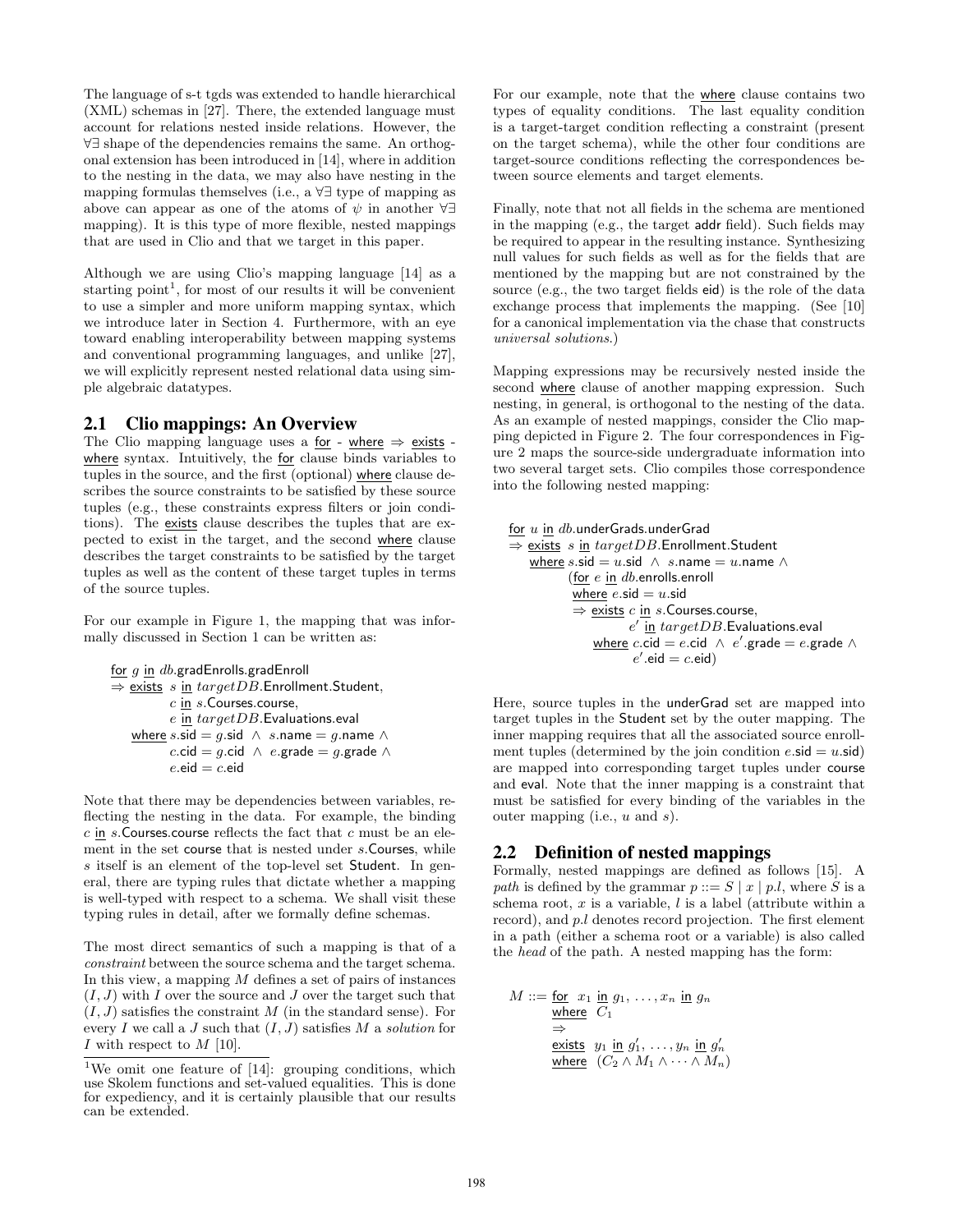

Figure 2: A different mapping

In the above,  $M_1, \ldots, M_n$  are submappings of M. Each submapping is itself a nested mapping. We say that  $M$  is an ancestor of  $M_1, \ldots, M_n$  and (recursively) of the submappings of  $M_1, \ldots, M_n$ . Each  $x_i$  in  $g_i$  is called a source generator. The intention is that the path  $g_i$  must evaluate to a set and  $x_i$  is bound to an element in that set. Similarly, each  $y_i$  in  $g'_i$  is called a *target generator*, and the path  $g'_i$ must evaluate to a set and  $y_i$  is bound to an element in that set. The language supports both sets of records and sets of choice types, which we will describe later.

The following rules must be obeyed for a nested mapping to be well-formed. We define a source path in M to be a path whose head is either a source schema root or a variable bound in a source generator of  $M$  or bound in a source generator of an ancestor of  $M$ . Similarly, a *target path in* M is a path whose head is either a target schema root or a variable bound in a target generator of M or bound in a target generator of an ancestor of M. Then, in a source generator of  $M$ ,  $g_i$  must be a source path in  $M$ . In a target generator of  $M$ ,  $g'_{i}$  must be a target path in M with a similar restriction. The condition  $C_1$  of M consists of a conjunction of equalities between source paths in  $M$ . The condition  $C_2$ of M is a conjunction of equalities between target paths in  $M$  and equalities between a target path in  $M$  and a source path in M. All equalities must be at atomic types.

Even with the help of tools, the full-fledged development of such mappings can be quite complex and can involve significant user effort. Being able to reuse mappings on similar schemas is a crucial feature for real-life metadata applications. In the subsequent part of the paper, we shall explore types and, in particular, polymorphism to show when and how can mappings be reused.

# 3. NESTED RELATIONAL MODEL

In this section we define the nested relational schema and the nested relational data over which our mappings operate. We define schema and data independently of each other, and then relate the two via a typing relation that can be used to type the data with a schema.

#### 3.1 Nested Relational Schema

The mappings that we consider operate over data instances whose shapes can be described by *nested-relational* (NR) schemas [27]. NR schemas describe atomic types, (unordered) records, (unordered) sets of records, and (unordered) sets of choices (also called variants).

DEFINITION 1 (NR SCHEMA).  
\nRow ::= 
$$
\|
$$
 | ( $\mathcal{L}$ : *Schema*, Row )  
\n*Schema* ::= **ATOMIC** A | RCD Row |  
\n**SETRCD** Row | **SETRIC** Row

Intuitively, a Row is the building block for either a record or a choice. A Row is a tuple of label : type pairs, where label is drawn from an infinite set  $\mathcal L$  of label names, while type is one of the four main types under Schema. We require that Rows contain only one instance of any label name, and we equate Rows that are equivalent up to permutation of label name and schema pairs<sup>2</sup>. We shall often abbreviate  $(l_1 : t_1, (l_2 : t_2, (\nparallel))$  as  $(l_1 : t_1, l_2 : t_2)$ .

ATOMIC  $A$  denotes an atomic type, where  $A$  stands for any concrete, non-empty base type (e.g., Int, String, etc.). For convenience, we will denote ATOMIC Int simply as Int.

<sup>2</sup>These restrictions are not captured in the syntax, and require special treatment during type inference.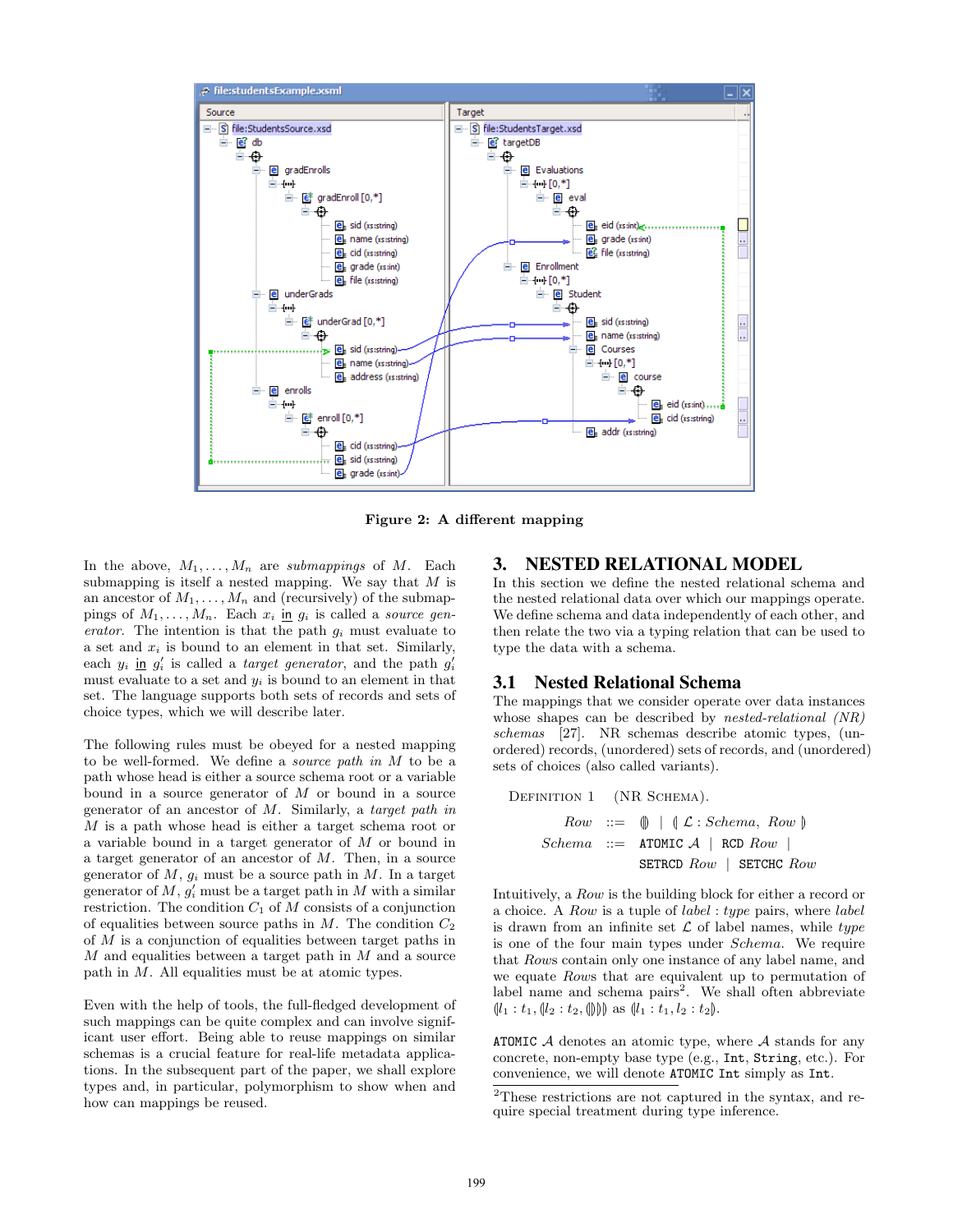We make several simplifying assumptions in the above definition of complex types. As a result, we depart somewhat from a completely general nested model, although, in practice, we can still capture most XML and relational schemas. Concretely, we do not allow choice values unless they are immediately under a set type. Hence, we explicitly "package" a set of choices into the SETCHC construct. Another restriction is that we disallow sets of sets or sets of atomic types. As a result, we only allow either sets of records or sets of choices, which are packaged as SETRCD or SETCHC. Note, however, that the resulting definition allows RCD, SETRCD, and SETCHC to be freely nested within each other.

We illustrate the above definition with the following two NR schemas, denoted as *src* and dst (these names also play the role of the roots of the schemas). Here, src describes a set of student records, each with a nested set of choices reflecting the teaching/enrollment status of a student, while dst describes a set of employee records.

```
src, RCD ( students : SETRCD (
                        fullname : String,
                        status : SETCHC ( teaching : String,
                                                  taking : String \emptyset \emptyset \emptysetdst, RCD \langle \rangle employees : SETRCD \langle \rangle name : String,
                                                  job : String,
                                                  id : Int \nightharpoonup \nightharpoonup
```
For illustration purposes, we give below the corresponding DTD representation for students and employees, where we ignore the fact that DTDs assume ordered sequences.

```
<!ELEMENT students (fullname , status)*>
<!ELEMENT status (teaching | taking)*> ...
<!ELEMENT employees (name, job, id)*> ...
```
## 3.2 Nested Relational Data

Although there are many ways to represent nested relations we adopt here particular representation that is based on algebraic datatypes. The results of this paper are independent of the way that nested relational data are represented, but the primary advantage to using this representation is that it has both a simple set-theoretic definition and a simple definition using algebraic datatypes. As such, this representation can be used to exchange nested relational data between mapping systems and programming languages.

DEFINITION 2 (DATA INSTANCES). An instance is constructed inductively as one of the following:

- an atom (e.g. 1 or " $IBM$ "),
- a pair  $(l : d)$  of a label  $l$  and an instance  $d$
- a set  $\{d_1, \ldots, d_n\}$  of instances

To illustrate, the following is an instance, representing intuitively a set of person tuples, where each tuple includes a name and an age.

```
{ \{ \{ (name: John Doe), (age: 25) \}, \}\{(\text{name}: Alice May), (\text{age}: 22)\}\}
```
An instance has no type a priori, and in general it could be given multiple types or it may have no type at all.

We next define, inductively, the typing rules that describe how data can be associated with a schema. In effect, these rules define all the valid data instances for each schema construct. We use  $\mathcal{B}(A)$  to represent the domain of an atomic type A. Moreover, we use  $\llbracket X \rrbracket$  to denote the set of all data instances conforming to schema construct X.

DEFINITION 3 (TYPING DATA).

$$
\emptyset \in [\text{setche } \varphi]
$$

$$
\forall d \in D, d \in \{(l : i) \mid i \in [[t]]\} \cup \text{[SECTION } r \text{]} \qquad \overbrace{D \in \text{[SECTION } (l : t, r) \text{]} \qquad \qquad \overbrace{\emptyset \in \text{[RCD } (\emptyset) \text{]}} \qquad \overbrace{\{ (l : d) \} \cup e \in \text{[RCD } (\emptyset : t, r) \text{]}} \qquad \qquad d \in B(A) \qquad \qquad \overbrace{\{ (l : d) \} \cup e \in \text{[RCD } (\emptyset : t, r) \text{]}} \qquad \qquad \overbrace{d \in \text{[ATOMIC } A \text{]}}
$$

$$
\frac{\forall d \in D, d \in [\text{RCD } r]}{D \in [\text{SETRCD } r]}
$$

For example, the RCD rule can be informally read as follows: the instance formed by adding a pair  $(l : d)$  to e is of type RCD  $($ l : t, r $)$ , if d is an instance of type t and e is an instance of the record defined by  $r$ . Similarly, the SETCHC rule says that a set of instances D are of type SETCHC  $(l : t, r)$  if for all instances  $d \in D$ , d is either the pair  $(l : i)$  where i is of type  $t$ , or  $d$  is a pair in SETCHC  $r$ . An implicit assumption in the RCD and SETCHC rules is that the label  $l$  does not occur in r (otherwise  $\llbracket l : t, r \rrbracket$  is not a well-formed Row). In effect, these two rules specify how to construct sets of "larger" choices (or "larger" records) from "smaller" data instances. The other interesting rule is the SETRCD rule which specifies how to construct sets of records from records.

For our two NR schemas defined earlier, the following are valid nested relational data instances (the first for src, and the last for  $dst)$ :

```
src, \{(students: \{\{(fullname: John Doe\)},\}(status :{(teaching : C S 100)},(taking : CS200),
                                  (\text{teaching}: C S101)\})},
                      \{(fullname: Mary Jane),
                       (\text{status}: \{(\text{taking}: C S 100)\})(\text{taking}:CS200)\})})}
dst, \{(employees : \{\{(name : John Doe), (job : CS100), (id : 1)\}\{(\text{name}: John Doe), (\text{job}: CS101), (\text{id}: 2)\}
```
})}

Notice that a set of pairs could be typed in general as either a SETCHC or RCD. However, if a set of pairs has two or more pairs with the same label, it cannot be a RCD. For example, the set  $\{$  (teaching :  $CS100$ ), (taking :  $CS200$ ), (teaching :  $\langle CS101\rangle$  in the first instance above can be typed only as SETCHC (teaching : String, taking : String).

As a final example, suppose we have  $\{a_1, a_2\} = \mathbb{I}$ ATOMIC  $A\mathbb{I}$ and  ${b} = \text{[ATOMIC } B$ . Then our typing relation gives the following: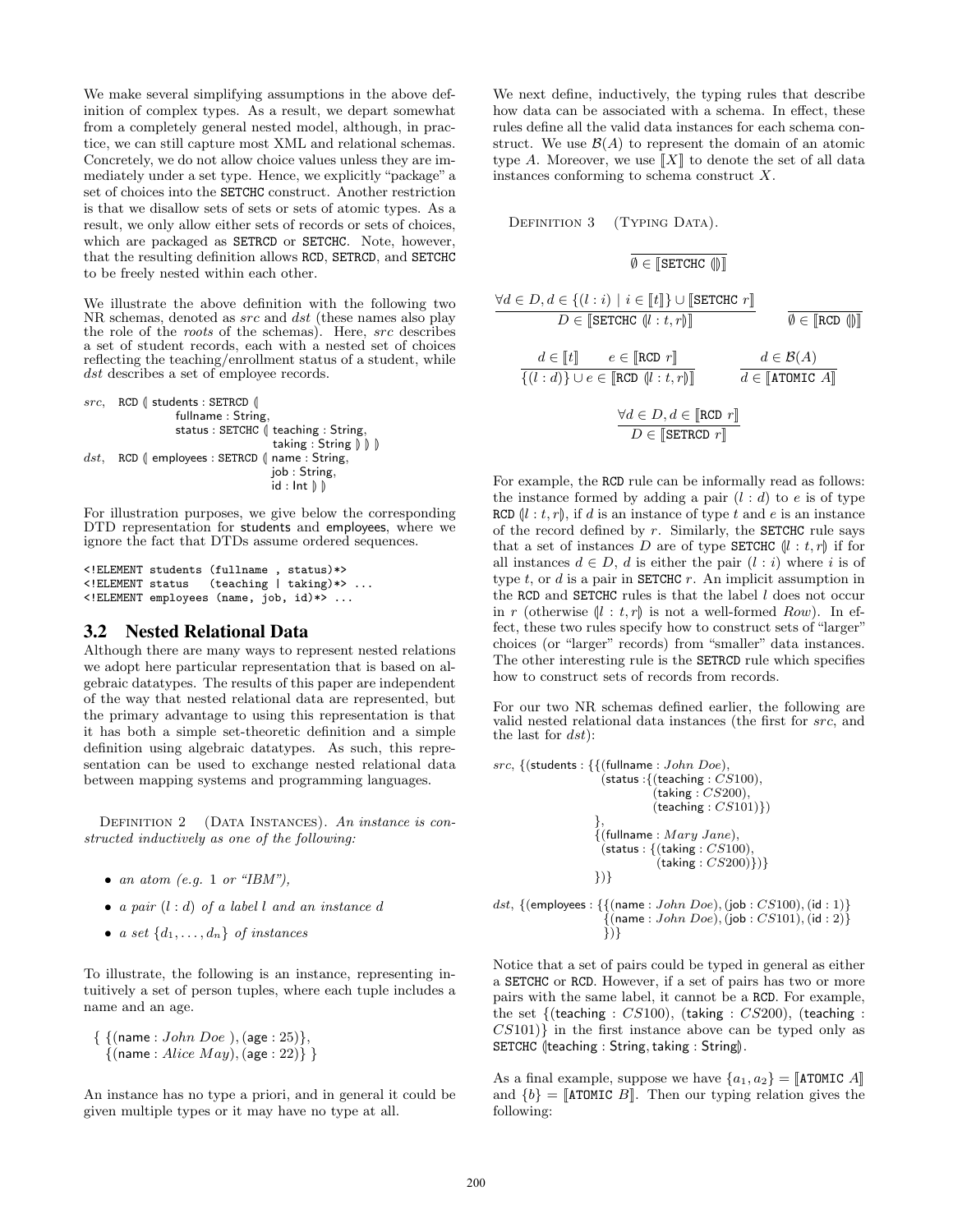• [RCD  $(i : ATOMIC B, j : ATOMIC A)$ ] has two instances:

1.  $\{(i : b), (j : a_1)\}\$ 

2.  $\{(i : b), (j : a_2)\}\$ 

• [SETRCD ( $i$  : ATOMIC B,  $j$  : ATOMIC A)] has four instances:

```
1. \{ \{(i : b), (j : a_1)\}, \{(i : b), (j : a_2)\} \}2. \{\{(i : b), (j : a_1)\}\}\3. \{\{(i : b), (j : a_2)\}\}\
```
- 4. {}
- [SETCHC  $[i : \text{ATOMIC } B, j : \text{ATOMIC } A]\$ ] has 8 instances:

1.  $\{(i : b), (j : a_1), (j : a_2)\}\$ 2.  $\{(i:b), (i:a_1)\}\$ 3.  $\{(i : b), (j : a_2)\}\$ 4.  $\{(i : b)\}$ 5.  $\{(j : a_1), (j : a_2)\}\$ 6.  $\{(j : a_1)\}\$ 7.  $\{(i : a_2)\}\$ 8. {}

#### *Connections to Algebraic Datatypes*

The above definition of the nested relational data (with choices) differs from those traditionally found in database literature. However, this representation makes it easy to encode nested relational data using the standard algebraic datatypes  $0, 1, +, \times$  and a labeled pair construct. This encoding can be used to transfer data between nested relational systems and programming languages like ML and Haskell. We can break out a separate notion of powerset  $(\mathcal{P})$  and choice (CHC), which lets us write data in an equivalent way:

$$
\begin{array}{rcl}\n[\texttt{SETCHC } r] & = & \mathcal{P}([\texttt{CHC } r]) \\
[\texttt{SETRCD } r] & = & \mathcal{P}([\texttt{RCD } r]) \\
[\texttt{CHC } (\varnothing)] & = & 0 \\
[\texttt{CHC } (\mathcal{l} : t, r)]] & = & \{(l : i) \mid i \in [\![t]\!] \} + [\texttt{CHC } r] \\
[\texttt{RCD}(\varnothing]] & = & 1 \\
[\texttt{RCD}(\mathcal{l} : t, r)] & = & \{(l : i) \mid i \in [\![t]\!] \} \times [\texttt{RCD } r]\n\end{array}
$$

## 4. CORE MAPPINGS

For most of the results in this paper we will not work with nested Clio mappings. Instead, we will study a slightly more general language, which we call the core language. The core language is fully compositional and includes all Clio nested mappings. Although more general, the syntax for this language is simpler, more uniform, and better suited for a type-theoretic treatment. On the other hand, the core language includes expressions that are not mappings in the usual sense. $3$  The syntax of core mapping expressions is given by the following definition.

DEFINITION 4 (CORE MAPPING EXPRESSIONS).

| Path         | ::=             | $v \mid Path.l$                              |  |
|--------------|-----------------|----------------------------------------------|--|
| $\diamond$   | ::=             | for                                          |  |
| $\diamond$   | ::=             | $\land \mid \Rightarrow$                     |  |
| $M$          | ::=             | $\top \mid Path = Path \mid M \oplus M \mid$ |  |
| $\diamond v$ | in Path. M \mid |                                              |  |
| $\diamond v$ | of              | l from Path. M                               |  |

In the above,  $\top$  represents truth (a true proposition). A Path is an expression that navigates inside a record. A Path is always of the form  $v.l_1$ . ...  $l_n$ , where v is a variable (or one of the schema roots) and  $l_1, \ldots, l_n$  are labels. Core mapping expressions  $(M)$  are then formed via two forms of variables binders (the  $\diamond$  distinguishes universal from existential quantification), one used to navigate inside sets of records and the other used to navigate inside sets of choices. Each bound variable can then be used in a nested mapping subexpression, which in turn can be either another binder, or an equality, conjunction, or implication (possibly empty, or  $\top$ ) of other mapping expressions.

For the  $\diamond v$  IN Path form, Path must resolve into a set of records (SETRCD) and  $v$  will bind to records of that set. For the  $\Diamond v$  OF l FROM Path form, Path must resolve into a set of choice elements (SETCHC); this construct automatically selects only labeled pairs of the form  $l : d$ , and then v will bind to the data values d.

The following is an example of a core mapping  $m$  on the  $src$ and dst schemas defined in Section 3.1:

(m) 
$$
\underbrace{\text{for } s \text{ in } src.\text{students}}_{\top \Rightarrow \text{exists } e \text{ in } dst.\text{employees}}.
$$

$$
\underbrace{\text{exists } e \text{ in } dst.\text{employees}}_{e.\text{name} = s.\text{fullname } \land e.\text{job} = t.
$$

A mapping expression can range over multiple source schema roots and target schema roots, which will appear as free variables. The association between a root and its schema (type) is captured by a *context*  $\Gamma$ , which in general is a finite map of bindings from variables to schema:

DEFINITION 5 (CONTEXT).  $\Gamma ::= - | (v, Schema); \Gamma$ 

A mapping is a core mapping expression together with a context. (In the Clio language, a mapping is a set of mapping expressions that share a context.)

DEFINITION  $6$  (MAPPING). A (not necessarily well-typed) mapping is an association  $(\Gamma, M)$  between a core mapping expression M and a context  $\Gamma$  that contains exactly the free variables of M.

<sup>&</sup>lt;sup>3</sup>In particular, the source or target restrictions that are important from a schema mapping point of view are ignored. For example, Clio mappings require generator lists to be non-empty; core mappings do not. As a result, core mappings can express constraints over only the source or target data, whereas Clio mappings are always non-trivial constraints over both the source and target data. Clio represents constraints over only the source or target data as mappings where the source and target roots coincide.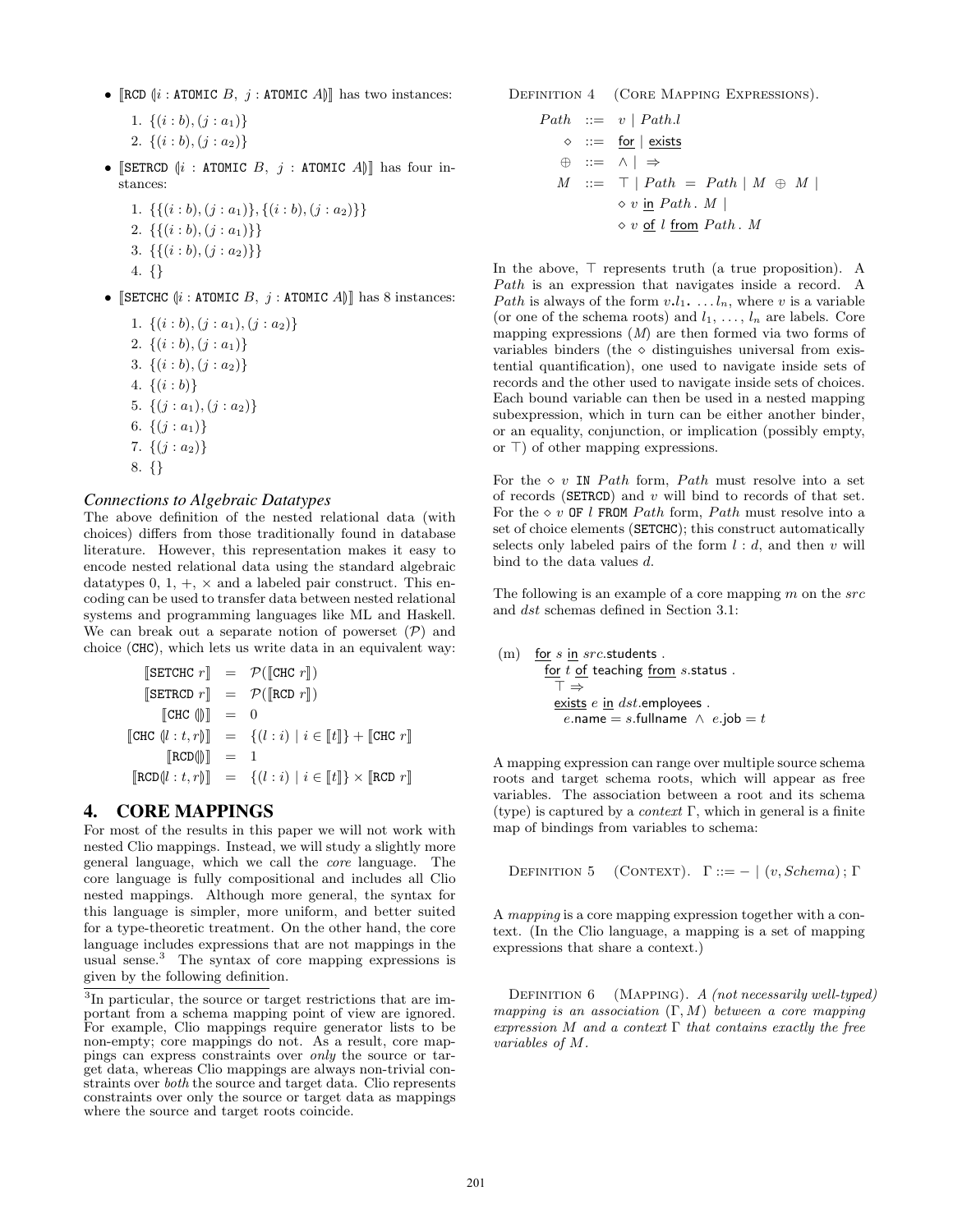#### *Satisfaction*

A mapping M can be given a meaning as a constraint between a set of source and target data instances, where one instance is associated with each schema root (whether source or target) of M. Formally, we define an environment to be an association from schema roots  $v$  to data instances  $I$ :

DEFINITION 7 (ENVIRONMENT). 
$$
\Delta ::= - | (v, I); \Delta
$$

There is a natural correspondence between contexts and environments. We will write  $\Delta \in \llbracket \Gamma \rrbracket$  to indicate that each binding  $(v, t) \in \Gamma$  has a corresponding binding  $(v, I) \in \Delta$ such that  $I \in \llbracket t \rrbracket$ .

Satisfaction, written  $\Delta \models M$ , is a relation between environments  $\Delta$  and mappings  $M$ , and means that the constraints expressed by  $M$  are true when interpreted in the structure ∆. Satisfaction is in general "untyped": it is independent of any notion of schema and it may apply to ill-typed mappings and to data that is not an instance of any schema. Much of the utility of type-checking, which we address next, comes from carving out a subset of mapping expressions (the welltyped ones) that are well-behaved (i.e., are satisfiable, see Theorem 1) over data instances (Definition 2) that conform to the nested relational model. Here we give the definition of satisfaction for the core language; importantly, the semantics of a Clio mapping does not change when translated into the core language. To define satisfaction we must also define path projection, where  $\Delta \models p \leadsto I$  means that the path p evaluates to instance I assuming environment  $\Delta$ .

DEFINITION 8 (PROJECTION).

$$
\frac{(v:I) \in \Delta}{\Delta \models v \leadsto I} \qquad \frac{\Delta \models p \leadsto I \qquad \{ I' \mid (l:I') \in I \} = \{ i \} }{\Delta \models p.l \leadsto i}
$$

DEFINITION 9 (SATISFACTION).

$$
\Delta \models m_1 \quad \Delta \models m_2
$$
\n
$$
\Delta \models m_1 \land m_2
$$
\n
$$
\Delta \models m_1 \rightarrow \Delta \models m_2 \qquad \Delta \models p_1 \leadsto I \quad \Delta \models p_2 \leadsto I
$$
\n
$$
\Delta \models m_1 \Rightarrow m_2 \qquad \Delta \models p_1 \leadsto I \quad \Delta \models p_2 \leadsto I
$$
\n
$$
\Delta \models p \leadsto I \qquad \forall i \in I, \ (v:i); \Delta \models m
$$
\n
$$
\Delta \models p \leadsto I \qquad \exists i \in I, \ (v:i); \Delta \models m
$$
\n
$$
\Delta \models \text{exists } v \text{ in } p. \ m
$$
\n
$$
\Delta \models p \leadsto I \qquad \forall (l:i) \in I, \ (v:i); \Delta \models m
$$
\n
$$
\Delta \models \text{for } v \text{ of } l \text{ from } p. \ m
$$
\n
$$
\Delta \models p \leadsto I \qquad \exists (l:i) \in I, \ (v:i); \Delta \models m
$$
\n
$$
\Delta \models p \leadsto I \qquad \exists (l:i) \in I, \ (v:i); \Delta \models m
$$
\n
$$
\Delta \models \text{exists } v \text{ of } l \text{ from } p. \ m
$$

# 5. TYPE CHECKING

One of the goals of our type system is to ensure that welltyped mappings are satisfiable. Our typing relation  $\vdash$  is between a core mapping and a context. We give the typing relation by means of inductive inference rules. First, we need rules for typing a path, which we indicate with :: and define below.

DEFINITION 10 (TYPE-CHECKING PATHS).

$$
\begin{array}{ll} \textsc{var} & \textsc{red} \\ (v,t) \in \Gamma & \textsc{cl} \\ \hline \Gamma \vdash v :: t & \textsc{cl} \\ \end{array} \hspace{1cm} \begin{array}{ll} \textsc{red} \\ \textsc{red} \\ \textsc{cl} \\ \hline \Gamma \vdash p. l :: t \end{array}
$$

With this in hand, the main type-checking relation is:

DEFINITION 11 (TYPE-CHECKING).

$$
\begin{array}{ll}\n\text{WF-EQ} \\
\Gamma \vdash p_1 :: \text{ATOMIC } a & \Gamma \vdash p_2 :: \text{ATOMIC } a \\
\hline\n\Gamma \vdash p_1 & = p_2 & \overline{\Gamma \vdash \top} \\
& \frac{\text{WF-ANDIMPL}}{\Gamma \vdash M_1 & \Gamma \vdash M_2} \\
& \frac{\text{SETRCD} \cdot \text{ELIM}}{\Gamma \vdash p :: \text{SETRCD } r} & (v, \text{RCD } r); \Gamma \vdash M \\
& \frac{\text{SETRCD} \cdot \text{FLP}}{\Gamma \vdash \diamond v \text{ in } p. M} & & \\
& \frac{\text{SETCHC-ELIM}}{\Gamma \vdash p :: \text{SETCHC}} & (l : t, r) \qquad (v, t); \Gamma \vdash M \\
& \frac{\Gamma \vdash p :: \text{SETCHC}}{\Gamma \vdash \diamond v \text{ of } l \text{ from } p. M}\n\end{array}
$$

The typing rules are syntax directed and are easily read bottom up. For instance, the rule WF-EQ says that to check if an equality constraint is well-formed, we must check if each of the paths is well formed and, moreover, that the two paths have the same atomic type. Checking well-formedness of the paths, in turn, requires repeated uses of RCD-ELIM to check if the required projections exist. Both the typing and typeinference rules treat logical conjunction and implication the same (indicated by  $\oplus$ ), and universal and existential quantification the same (indicated by  $\diamond$ ).

The two more complex rules are SETRCD-ELIM and SET-CHC-ELIM. For SETRCD-ELIM, to check that  $\diamond v$  IN p. M is well-formed with respect to a context  $\Gamma$ , we must perform two things. First, we must verify that  $p$  types to SETRCD  $r$  for some row  $r$ . Then we must check, recursively, that  $M$  is wellformed in a new context where  $\Gamma$  is extended with the pair  $(v, \text{RCD } r)$ . The SETCHC-ELIM rule is somewhat similar, and involves the additional check that the label  $l$  must be one of the valid choices in the **SETCHC** type for  $p$ . The following theorem shows that the typing relation achieves our goal of satisfiability, for core mappings.

THEOREM 1 (SATISFIABILITY). Suppose  $\Gamma \vdash M$ . Then we can compute an environment  $\Delta \in \llbracket \Gamma \rrbracket$  such that  $\Delta \models M$ .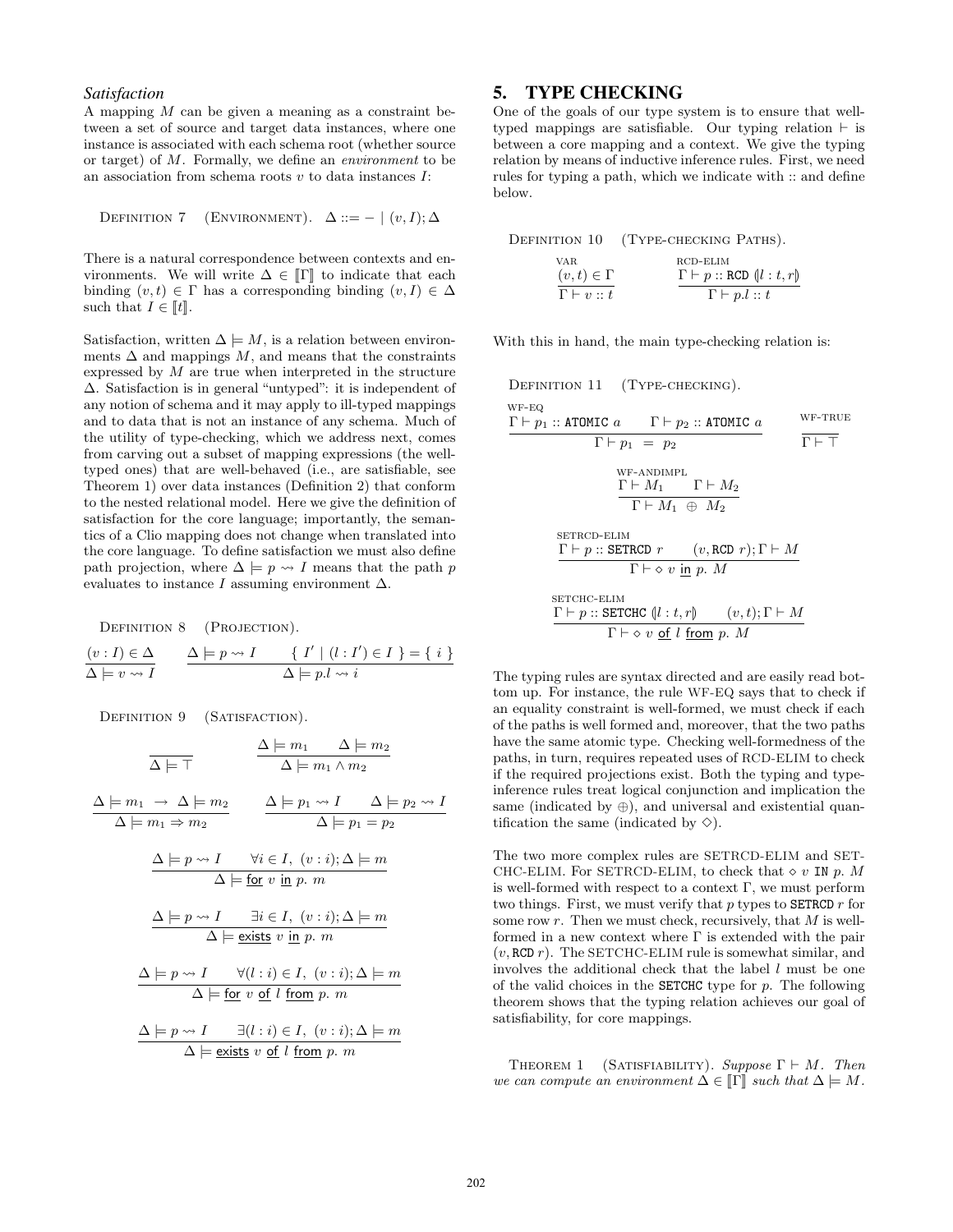An example mapping that is both ill-typed and unsatisfiable is exists v in t.  $v = v.l$ , where t is a schema root and l an arbitrary label. We note also that, for this general form of nested mappings, the above theorem cannot be strengthened to say that we can always find target solutions with respect to M when given an arbitrary set of instances over the source schema roots. This is in contrast to the simpler language of s-t tgds in [10] which always admit solutions. It is also in contrast to the more restricted class of nested mappings in [14], which include a complex syntactic check to always guarantee the existence of solutions. However, such a syntactic check can always be added as an orthogonal ingredient on top of our typing system. The following example shows why our nested mappings may not always have solutions (but they are always satisfiable).

$$
\frac{\text{for } s \text{ in } src.\text{students}}{\top \Rightarrow}
$$
\n
$$
\frac{\text{exists } e \text{ in } dst.\text{employee}}{\text{e.name}} = s.\text{fullname } \land
$$
\n
$$
\left(\frac{\text{for } t \text{ of teaching from } s.\text{status}}{\top \Rightarrow}\right)
$$
\n
$$
e.\text{job} = t
$$

If we look at our earlier src instance in Section 3.2, it is easy to see that we cannot construct a target solution, since we would have to construct an employee whose name is John Doe and whose job is equal to both CS100 and CS101. Nevertheless, the mapping is satisfiable, since we can always pick some other src instance (e.g., with one teaching element in the status set) for which there is a solution.

Finally, we note that we can permit more expressive mappings at the cost of weakening the semantic guarantees provided by the type system. For instance, naively adding atomic valued constants results in typeable mappings that contain unsatisfiable constraints (e.g.  $1 = 2$ ). Similarly, we can add CHC types that are not guarded by a set type (i.e., not packaged as SETCHC) to give rise to typeable mappings that are unsatisfiable.

# 6. POLYMORPHISM

Our typing relation allows for a typable  $M$  to have distinct Γ such that  $Γ ⊢ M$ . In other words, there can be different schemas for which  $M$  is valid. In this section we extend the schema language with type variables to obtain a formalism for expressing the principal typings [30] of mapping expressions, where principal typings completely capture the contexts for which a mapping type-checks. A principal typing corresponds intuitively to the minimum amount of structure that is needed by a mapping to type-check.

# 6.1 Polymorphic Schema

To begin, we extend the schema language to include row variables  $\rho$ , schema variables  $\sigma$ , and atomic variables  $\alpha$  in place of atomic type names. We collectively call these variables type variables.

DEFINITION 12 (POLYMORPHIC SCHEMA).  
\nRow ::= 
$$
\| \cdot \| Row, \mathcal{L} : Schema \| \mid \rho
$$
  
\nSchema ::= ATOMIC  $\alpha \mid RCD Row \|$   
\nSETRCD Row | SETCHC Row |  $\sigma$ 

We shall often apply substitutions to polymorphic schemas; a substitution  $\phi$  maps type variables to schema constructs of the same sort (i.e., a row variable can be mapped to a Row, a schema variable can be mapped to a Schema, while an atomic variable can be mapped to a concrete atomic type name or another atomic variable). Polymorphic schemas are not closed under arbitrary substitutions in the sense that row variables cannot be substituted arbitrarily. For instance, in  $(\rho, l : t)$ ,  $\rho$  can only range over rows that do not include l. When we write substitutions we assume that the result is well-formed.

# 6.2 Principal Typings

First, note that our earlier typing rules (in Section 5) may be used without modification with polymorphic schemas. Our notion of principal typing applies only to polymorphic schema, however.

DEFINITION 13 (PRINCIPAL TYPING). Γ is a principal typing for M iff (1) for every substitution  $\phi$ , we have that  $\phi \Gamma \vdash M$ , and (2) for every  $\Gamma'$  such that  $\Gamma' \vdash M$ , there is some  $\phi$  such that  $\phi \Gamma = \Gamma'$ .

Thus, the contexts for which a mapping  $M$  type-checks are exactly those that can be obtained (via substitution) from the principal typings.

The following is a principal typing for the earlier schema mapping m in Section 4. Here,  $\rho_1, \ldots, \rho_5$  are distinct row variables and  $\alpha_1, \alpha_2$  are distinct atomic variables.

src, RCD  $\parallel \rho_1$ , students : SETRCD  $\parallel \rho_2$ , fullname : ATOMIC  $\alpha_1$ , status : SETCHC  $\int \rho_3$ , teaching : ATOMIC  $\alpha_2$  | | | dst, RCD  $\langle \rho_4, \text{ employees : SETRCD } \langle \rho_5, \text{ name : ATOMIC } \alpha_1,$  $\text{job}: \text{ATOMIC } \alpha_2 \parallel \text{ }$ 

Note that the taking and id fields are absent, intuitively because they are not mentioned in the mapping expression. However, by applying a substitution that sends  $\rho_3$  to a row containing a taking label, and sends  $\rho_5$  to a row containing an id label, we obtain schemas that correspond to the original schemas src and dst of Section 3.1.

PROPOSITION 1. Principal types are unique up to one-toone renaming of type variables.

# 6.3 Type Inference

In this section we give a sound and complete type inference algorithm that computes the principal typing of a core mapping expression, or fails if one does not exist.

The general idea of the inference algorithm is to use iterated unification, extended to account for permutation of rows.

DEFINITION 14 (UNIFICATION). A substitution  $\phi$  unifies types  $t_1$  and  $t_2$ , written  $t_1 \stackrel{\phi}{\sim} t_2$ , when  $\phi t_1 = \phi t_2$ . A unifier  $\phi$  is most general when for any other unifier  $\psi$ , there exists a substitution s such that  $\psi = s \circ \phi$ .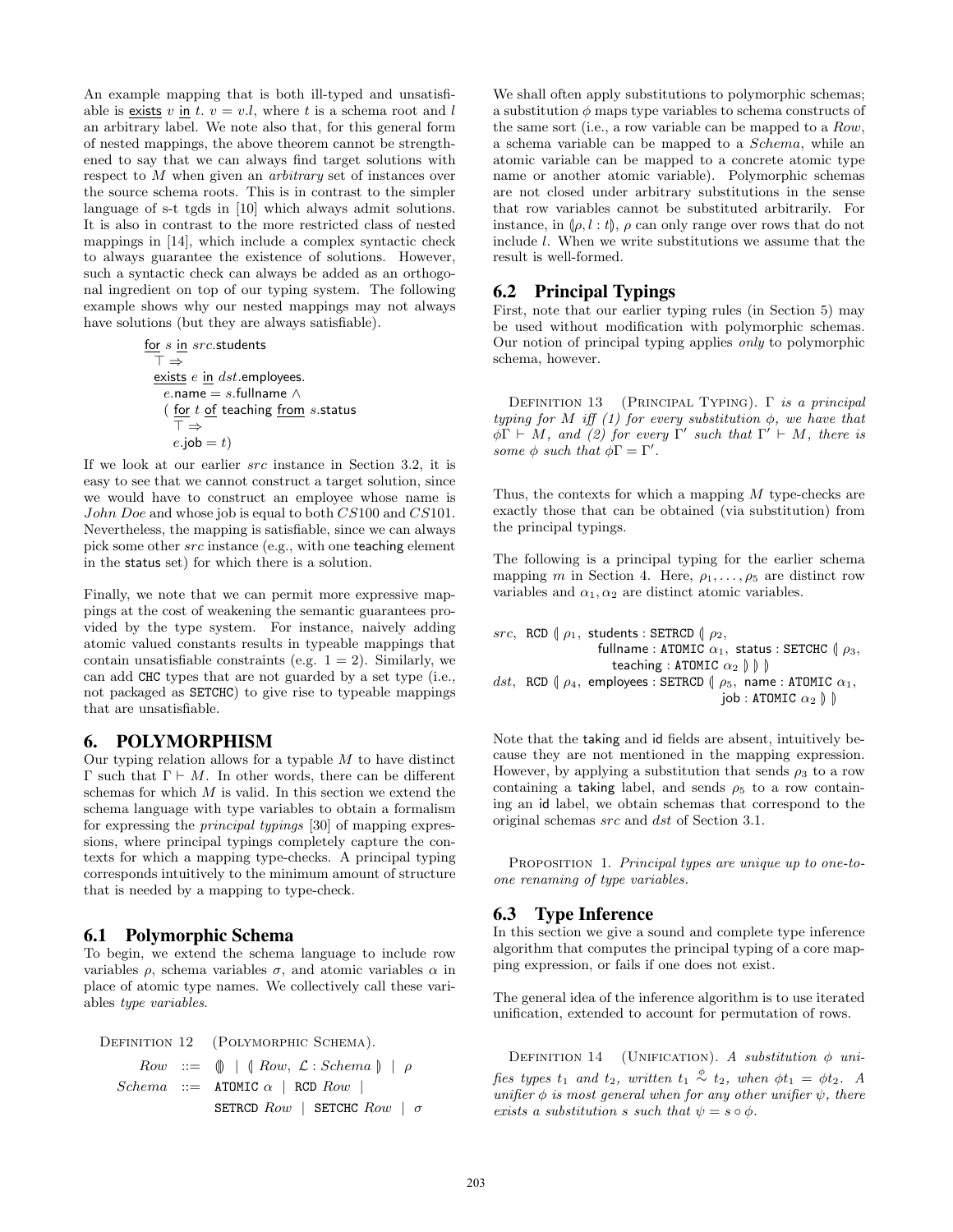Intuitively, during inference we need to unify row expressions like  $\langle l_1 : t_1, l_2 : t_2 \rangle$  and  $\langle l_2 : t_2, l_1 : t_1 \rangle$  but traditional unification distinguishes these permutations and cannot unify them. A detailed discussion of such an extended unification algorithm can be found in [17]. We give next our unification algorithm as the set of rules in Definition 15. The reflexivity and symmetry of the rules are not shown explicitly in the definition, but nevertheless assumed. The substitution  $\phi$  is synthesized (inductively) by the rules.

DEFINITION 15 (SCHEMA UNIFICATION).

$$
\begin{array}{ll}\n\text{BIND} \\
\frac{v \notin f v(x)}{v \stackrel{v \to x}{\sim} x} & \frac{x \stackrel{\phi}{\sim} x'}{Cx \stackrel{\phi}{\sim} C x'}\n\end{array}
$$

row

 $(l : t) \stackrel{\phi}{\in} r'$   $\phi(r) \stackrel{\psi}{\sim} \phi(r') - l$  $(l : t, r) \stackrel{\psi \phi}{\sim} r'$ invar  $\rho'$  fresh  $\rho \notin fv(t)$  $(l : t) \overset{\rho \mapsto (l : t, \rho')}{\in} \rho$ 

$$
\frac{t \stackrel{\phi}{\sim} t'}{(l:t) \stackrel{\phi}{\in} (l:t',r)} \qquad \frac{N}{l!} \stackrel{\text{INTAIL}}{(l:t) \stackrel{\phi}{\in} r} \frac{l'}{l'} \neq l}
$$
\n
$$
\frac{(l:t) \stackrel{\phi}{\in} r}{(l:t) \stackrel{\phi}{\in} (l':t',r)}
$$

In the above, BIND and APPLY are typical unification rules. In BIND, for instance,  $x$  is a type or row expression,  $v$  is a type variable, and the  $v \notin fv(x)$  represents the "occurs" check" that  $v$  must not occur among the free variables of  $x$ . If the premise is satisfied, then  $v$  is equivalent to  $x$  under a substitution that maps  $v$  to  $x$ . In APPLY, the notation  $C$  is used to mean one of ATOMIC, SETRCD, RCD, and SETCHC.

The rules ROW, INVAR, INTAIL, and INHEAD are needed for row unification. They define and use an additional inserter substitution  $\phi$ , of  $(l : t)$  into r, written  $(l : t) \in \phi$  r, if  $(l : \phi(t)) \in \phi(r)$ . The – operator removes a label from a row. The notation  $\psi \phi$  represents the composition of substitutions (i.e., apply  $\phi$  first and then apply  $\psi$ ).

Unification may generate row expressions with duplicate labels, and the inference algorithm must explicitly check for this. For brevity we have omitted these checks in the rules.

PROPOSITION 2. Schema unification produces most general unifiers.

Based on schema unification, we are now ready to define the type inference algorithm. As with type checking, the rules for type inference are syntax directed. Substitutions are synthesized (returned), and contexts are inherited (passed as arguments when we go up the rules). We use  $\mathbb F$  to indicate inference. We begin by performing type inference on paths:

DEFINITION 16 (TYPE INFERENCE FOR PATHS).

VAR-INF  $(v, t) \in \Gamma$  $\overline{\Gamma \Vdash v :: t}$ RCD-ELIM-INF  $\phi \Gamma \Vdash p :: t$  RCD  $(l : \sigma, \rho) \stackrel{\psi}{\sim} t$   $\sigma, \rho$  fresh  $\overline{\psi\phi\Gamma \Vdash p.l :: \psi\sigma}$ 

We explain the second, more complex rule. The input is an initial context  $\Gamma$  and an expression p.l. We first infer that p has type t (under some substitution  $\phi$ ). We then verify that t can be written equivalently (via some other substitution  $\psi$ ) as RCD  $(l : \sigma, \rho)$ , for some new type variables  $\sigma$  and  $\rho$ . Here we use the earlier unification algorithm. If this verification succeeds, then p.l has type  $\psi \sigma$ , under a new context obtained from Γ by applying both substitutions  $\psi$  and  $\phi$ . Note that in this rule all we need to infer about the type of  $p$  is that it is a record that contains the label l.

The complete inference algorithm for core mapping expressions is given by the following set of rules.

DEFINITION 17 (TYPE INFERENCE FOR MAPPING EXPS).

wf-eq-inf

$$
\phi_1 \Gamma \Vdash p_1 :: t_1 \qquad t_1 \stackrel{\phi_2}{\sim} \text{ATOMIC } \alpha
$$
\n
$$
\phi_3 \phi_2 \phi_1 \Gamma \Vdash p_2 :: t_2 \qquad \text{ATOMIC } \phi_3 \phi_2 \alpha \stackrel{\phi_4}{\sim} t_2 \qquad \text{WF-TRUE-INF} \n\phi_4 \phi_3 \phi_2 \phi_1 \Gamma \Vdash p_1 = p_2 \qquad \qquad \overline{\Gamma \Vdash \top} \n\frac{\text{WF-ANDIMPL-INF}}{\phi_1 \Gamma \Vdash M_1 \quad \phi_2 \phi_1 \Gamma \Vdash M_2} \n\phi_2 \phi_1 \Gamma \Vdash M_1 \oplus M_2
$$

SETRCD-ELIM-INF

$$
\frac{\text{SETRCD}\,\,\rho\stackrel{\phi_2}{\approx}t\quad\rho\,\,\text{fresh}}{\phi_3\phi_2\phi_1\Gamma\Vdash\phi\,\,v\,\,\text{in}\,\,p.\,\,M}
$$

**SECTION. 1** 
$$
\phi_1 \Gamma \Vdash p :: t
$$
 **SECTION. 2**  $\phi_2 \uparrow \phi_2$   $\sigma$ ,  $\rho$  **first**  $\phi_3 \phi_2((v, \sigma); \phi_1 \Gamma) \Vdash M$   $\phi_3 \phi_2 \phi_1 \Gamma \Vdash \phi_2$  **or of** *l* **from** *p*. *M*

To give an idea of how the rules work, consider the SETRCD-ELIM-INF rule. We are given an initial (partially inferred) context  $\Gamma$  and a core mapping expression  $\Diamond$  v in p. M. First, we infer the type t for p (under some substitution  $\phi_1$ ). We then check that this type t unifies with a SETRCD  $\rho$  type, for some new row variable  $\rho$  (and under another substitution  $\phi_2$ ). We then extend the context  $\phi_1 \Gamma$  with a new pair that binds v to RCD  $\rho$  (under the substitution  $\phi_2$ ). We then pass the new context and the mapping expression m to a recursive call to the type inference algorithm. In return, we obtain a new substitution  $\phi_3$ .

In practice, having this algorithm means that given  $M$ , we can compute a principal typing  $\Gamma$ , or fail exactly when M is not typable. The following two main theorems of this section capture this precisely. We write  $\phi_1 = \phi_2$  to indicate that the substitutions  $\phi_1$  and  $\phi_2$  are equivalent over the type variables in Γ.

THEOREM 2 (SOUNDNESS). For all  $\varphi \Gamma \Vdash M$ ,  $\varphi \Gamma \vdash M$ .

THEOREM 3 (COMPLETENESS). For all  $\varphi \Gamma \vdash M$ , there exists S and s such that  $S\Gamma \Vdash M$  and  $\varphi =_{\Gamma} s \circ S$ .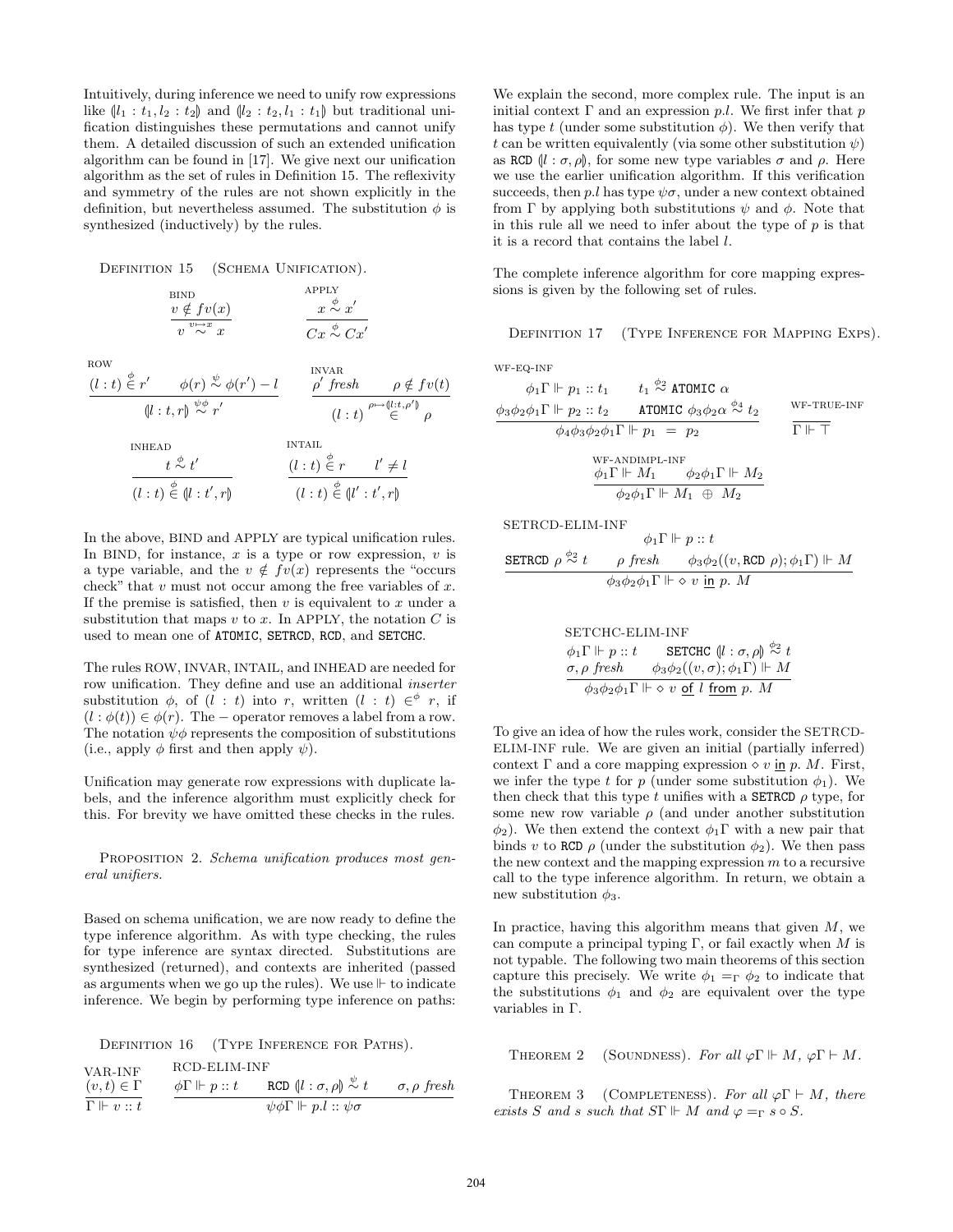These properties and the inference algorithm extend straightforwardly to additional operations that have types describable using the system of qualified types in [17]. For instance, atomic constants and function symbols are easy to add, and so is an "erase present field l" operation. (Given a record with fields  $\llbracket l : t, r \rrbracket$ , the "erase present field l" operation would return a record with fields  $r$ ). However, an "erase field  $l$  if it is present, otherwise do nothing" operation cannot be added as it cannot be typed in the language of [17].

One motivation for using this particular type inference algorithm (and this particular choice for the row unification algorithm, which is in the spirit of the algorithm in [17]) is that the resulting system is compatible with modern functional programming languages like Haskell [31]. This compatibility means that mapping expressions embedded in languages like Haskell may have their principal typings inferred "for free" – surely a win for mapping reusability.

# 7. POLYMORPHISM AND SEMANTICS

In this section we investigate the meaning of polymorphism and give a semantic notion of principal typing. We begin by making precise the notion that schema structure can be unnecessary for a mapping, and show how instances can have corresponding unnecessary data removed in a satisfiability preserving way. We then give a condition that guarantees that a mapping semantics is indifferent to unnecessary structure and data. We conclude by showing, on a concrete example, how these results can be applied to obtain mapping reuse.

#### 7.1 Subtyping

To structurally compare schemas we define a subtyping relation  $(\leq, \preceq)$  as the reflexive transitive closure of the following:



Since the NR schema definition is mutually inductive (it defines both Row and Schema), our definition of subtyping contains both rules for rows  $(\preceq)$  and for schema  $(\leq)$ . This definition can be used with concrete NR schema, or polymorphic NR schema. Subtyping lifts to contexts and mappings pointwise and respects typability:

THEOREM 4 (MAPPING SUBTYPING).  $\Gamma \vdash M$  and  $\Gamma' \leq$ Γ implies  $Γ' \vdash M$ .

#### 7.2 Erasure

We might hope that  $X \leq Y$  implies  $\llbracket X \rrbracket \subseteq \llbracket Y \rrbracket$ . However, this fails for our schema semantics: for example, RCD  $($ l : Int $)$  $\leq$  RCD  $\langle \rangle$ , but a data instance of the first record type is never a data instance of the second record type. In the extreme, and as is customary in programming languages, we could achieve this property by changing the schema semantics to be more inclusive (so that, for instance,  $\{(l : 0)\}\in \mathbb{R}CD$  ( $\parallel\mathbb{R}$ ): define  $[[X]] \leq \bigcup_{X' \leq X} [[X']]$ . From a mapping perspective<br>this is a radical and unintuitive departure from the nested this is a radical and unintuitive departure from the nested relational model, so we will instead relate subtyping to a different, more intuitive, semantic operation of erasure. Principal typings then correspond to spaces of instances that are "maximally" erased.

If  $\Gamma$  and  $\Gamma'$  are two contexts such that  $\Gamma' \leq \Gamma$ , we can define an operation  $\text{erase}(\Gamma' \leq \Gamma) : [\Gamma'] \to [\Gamma]$  over a derivation<br>of  $\Gamma' \leq \Gamma$  that removes data from the instances in  $[\Gamma']$  so of  $\Gamma' \leq \Gamma$  that removes data from the instances in  $\llbracket \Gamma' \rrbracket$  so that they become instances in  $\llbracket \Gamma \rrbracket$ . The definition of exact that they become instances in  $\llbracket \Gamma \rrbracket$ . The definition of erase in Figure 3 applies pointwise to the instances in  $\Gamma'$ .

The erase operation (and auxiliary operation  $\text{erase}'$ ) is similar to a projection operator applied from a subtype to a supertype. As a very simple example,  $\text{erase}(\text{SETRCD} \parallel A :$  $t_1, B : t_2$   $\leq$  SETRCD  $(A : t_1)$  has the same effect as the standard relational algebra projection of a relation with the A, B attributes to a relation with just the A attribute. But erase is more general – in programming language parlance, it is a subtyping coercion.

Erasure is directed by the derivation of  $X' \leq X$ , and in general there may be distinct derivations. For instance,  $erase'$ is non-deterministic because the first two  $\text{erase}'$  rules may both apply to a given  $r' \preceq r$ . However, the following proposition holds.

PROPOSITION 3. For any two derivations a, b of  $X' \leq X$ , for any  $I \in X'$ ,  $erase(a)(I) = erase(b)(I)$ .

For this reason, we will treat erase as being a function parameterized by types and not by subtyping derivations.

The following theorem, which is important for mapping reuse, states that erase removes unnecessary data in a way that preserve the semantics of a mapping.

THEOREM 5. Suppose  $\Gamma \vdash M$  and  $\Gamma' \leq \Gamma$  and  $\Delta' \in [\Gamma']$ .<br>
can  $\Delta' \vdash M$  if and only if angog( $\Gamma' \leq \Gamma$ )  $(\Delta') \vdash M$ . Then  $\Delta' \models M$  if and only if  $\text{erase}(\Gamma' \leq \Gamma) \; (\Delta') \models M$ .

As an example, consider the context  $\Gamma'$  given by the src and dst schemas in Section 3.1. This context is a subtype of the following context Γ:

 $src$ , RCD (students : SETRCD (fullname : String, status : SETCHC  $($  teaching : String  $)$   $)$   $)$  $dst$ , RCD (employees: SETRCD (name: String, job: String))

Furthermore, consider now the src and dst instances given in Section 3.2. These instances form an environment  $\Delta' \in [\![\Gamma']\!]$ ,<br>which moreover, satisfies the manning m given in Section 4. which, moreover, satisfies the mapping  $m$  given in Section  $4$ (i.e.,  $\Delta' \models m$ ). If we apply  $\text{erase}(\Gamma' \leq \Gamma)$  ( $\Delta'$ ), we obtain the following pair of instances: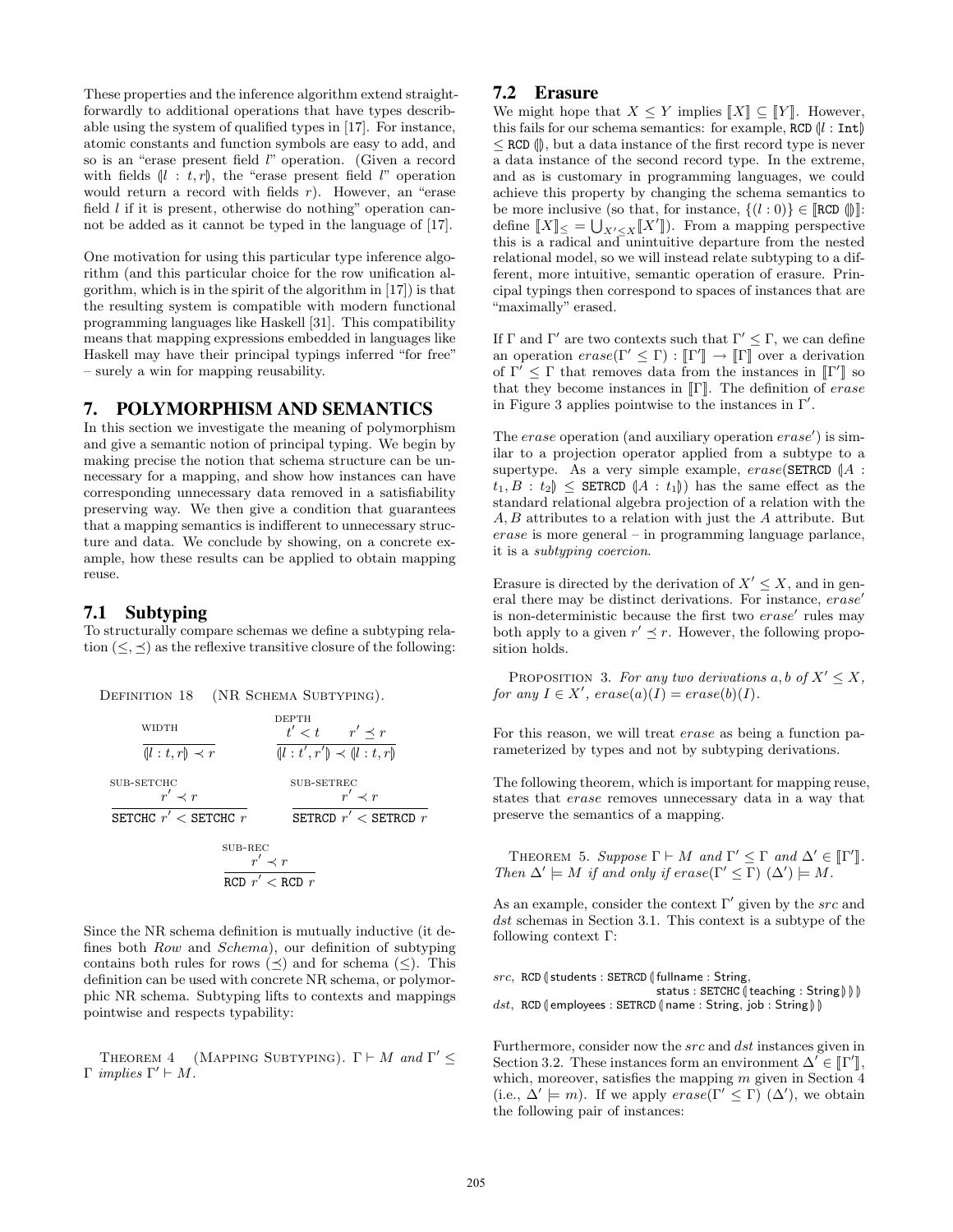DEFINITION 19 (ERASURE).

$$
\begin{array}{lll} \textit{erase}'(\mathbb{l} : t', r) \preceq r)(x) & = \{ (l' : v) | (l' : v) \in x \land l' \neq l \} \\ \textit{erase}'(\mathbb{l} : t', r') \preceq (l : t, r)) (x) & = \{ (l' : \textit{erase}(t' \leq t)(y)) | (l' : y) \in x \land l' = l \} \cup \\ & \textit{erase}(r' \preceq r)(x) & = \textit{erase}(z \preceq r)(\{ (l' : y) | (l' : y) \in x \land l' \neq l \} ) \\ \textit{erase}'(r = r)(x) & = x \\ \textit{erase}(\texttt{RCD}\, r' \preceq \texttt{RCD}\, r)(x) & = x \\ \textit{erase}(\texttt{RCD}\, r' \preceq \texttt{RCD}\, r)(x) & = \textit{erase}'(r' \preceq r)(x) \\ \textit{erase}(\texttt{SETRCD}\, r' \preceq \texttt{SETCRCD}\, r)(x) & = \textit{erase}'(r' \preceq r)(x) \\ \textit{erase}(\texttt{SETRCD}\, r' \preceq \texttt{SETRCD}\, r)(x) & = \{ \textit{erase}(\texttt{RCD}\, r' \preceq \texttt{RCD}\, r)(y) | y \in x \} \\ \textit{erase} & (t' \preceq z \preceq t)(x) & = \textit{erase}(z \preceq t)(\textit{erase}(t' \preceq z)(x)) \\ \textit{erase} & (t = t)(x) & = x \end{array}
$$



$$
src, \{(\text{students}: \{\{\text{fullname}: John Doe\}),\newline (\text{status}: \{\text{teaching}: CSI00\}),\newline (\text{teaching}: CSI01)\})\}, \\ \{(\text{fullname}: Mary Jane), (\text{status}: \{\})\}\}\} \\ \text{dst, \{(\text{employee}: \{\{\text{name}: John Doe\}), (\text{job}: CSI00)\},\newline \{\text{(name: John Doe)}, (\text{job}: CSI01)\}\})\}
$$

It is then immediate to see that  $\text{erase}(\Gamma' \leq \Gamma)$   $(\Delta') \models m$ . In other words the satisfaction of  $m$  is preserved when we move between instances of  $\Gamma'$  and instances of  $\Gamma$  via erase. Of course, the intuition behind this preservation is that  $m$ does not use any of the "extra" fields in  $\Gamma'$  (i.e., the fields taking and id).

Principal typings are defined using polymorphic schemas, but we do not have a semantics for polymorphic schemas. However, we can concretize principal typings by using a canonical substitution to remove row, schema, and atomic variables. This canonical substitution takes row variables to the empty row, atomic variables to arbitrary (distinct) atomic types, and schema variables to the empty record. Principal typings that have been concretized in such a way denote spaces of instances that cannot be further erased (while still preserving the semantics of mappings). For instance,  $\Gamma$  above is a concretized principal typing of m. A mapping will not type-check with respect to any schema that has less structure than a concretized principal type, and erasure may not be satisfiability preserving for supertypes of the concretized principal type.

#### 7.3 Parametricity

We now relate the above notion of preservation of satisfaction that is based on subtyping and erasure with the more general notion of parametricity. In general, for an arbitrary semantics, we have no guarantees that whenever  $\Gamma \vdash M$ and  $\Gamma' \vdash M$  the meaning of the mapping  $(\Gamma, M)$  is related to the meaning of the mapping  $(\Gamma', M)$ . In contrast, with a parametric semantics (defined below), the meaning of a mapping depends only on the mapping expression, and not on the context with respect to which it type-checks. We show in this section that such a parametric semantics for mappings does exist.

DEFINITION 20 (PARAMETRICITY). A mapping meaning function  $\blacksquare$  is parametric if  $\Gamma \vdash M$  and  $\Gamma' \vdash M$  imply  $\mathbb{F}(\Gamma' \land M) \mathbb{I} = \mathbb{F}(\Gamma \land M) \mathbb{I}$  $[[(\Gamma', M)]] = [[(\Gamma, M)]]$ 

In general, not all semantics are parametric. Taking the meaning of a mapping to be the query that a system like Clio generates to implement the mapping (see [19]) usually results in a non-parametric semantics, because fields that do not appear in the mapping expressions may still need to be mentioned in the query (typically, the query must explicitly set these fields to NULL). Likewise, a standard satisfactionbased semantics,

$$
[\![ (\Gamma, M)]\!] = \{ \Delta \mid \Delta \in [\![ \Gamma ]\!] \ \land \ \Delta \models M \ \}
$$

is not parametric because as the schemas in  $\Gamma$  vary, so do the spaces of instances. However, concretized principal types Γ are unique, so we can give a parametric semantics by taking:

$$
[\![M]\!] = \{ \ \Delta \mid \Delta \in [\![\hat{\Gamma}]\!] \ \land \Delta \models M \ \}
$$

which, by our earlier Theorem 5, is equivalent to a semantics of erased solutions:

$$
[\![M]\!] = \bigcup_{\Gamma \leq \hat{\Gamma}} \{ \text{ } erase(\Gamma \leq \hat{\Gamma})(\Delta) \mid \Delta \in [\![\Gamma]\!] \ \wedge \ \Delta \models M \ \}
$$

(It is immediate that the above semantics is parametric, because no matter the choice of  $\Gamma$  for which  $\Gamma \vdash M$ , the meaning of M is given in terms of  $\hat{\Gamma}$  and therefore invariant.)

A parametric semantics such as above allows a mapping to be applied at different schemas (as long as they are subtypes of a concretized principal typing) with the same meaning. A possible scenario for mapping reuse is one in which a developer creates a mapping  $M$  using context Γ. Then the system infers a tighter schema, namely,  $\hat{\Gamma}$ , which gets rid of all the unused parts. Then  $M$  can be automatically applied to other contexts  $\Gamma \leq \hat{\Gamma}$ . Furthermore, the meaning is the same: M will be satisfied by a set of instances that is the same modulo erasure (i.e., the set of erased instances with respect to  $\hat{\Gamma}$  is the same).

#### 7.4 Mapping Reuse

We conclude by returning to the running example from 3.1 to demonstrate, from end-to-end, how the previous results can be used to obtain mapping reuse in real systems like Clio. Before we begin, we remark that one simple but useful way that practical systems like Clio can extend our results here is by allowing the user to specify a "dictionary" of corresponding labels ("synonyms"), so that, for instance, the labels DateOfBirth and BirthDate are considered equal.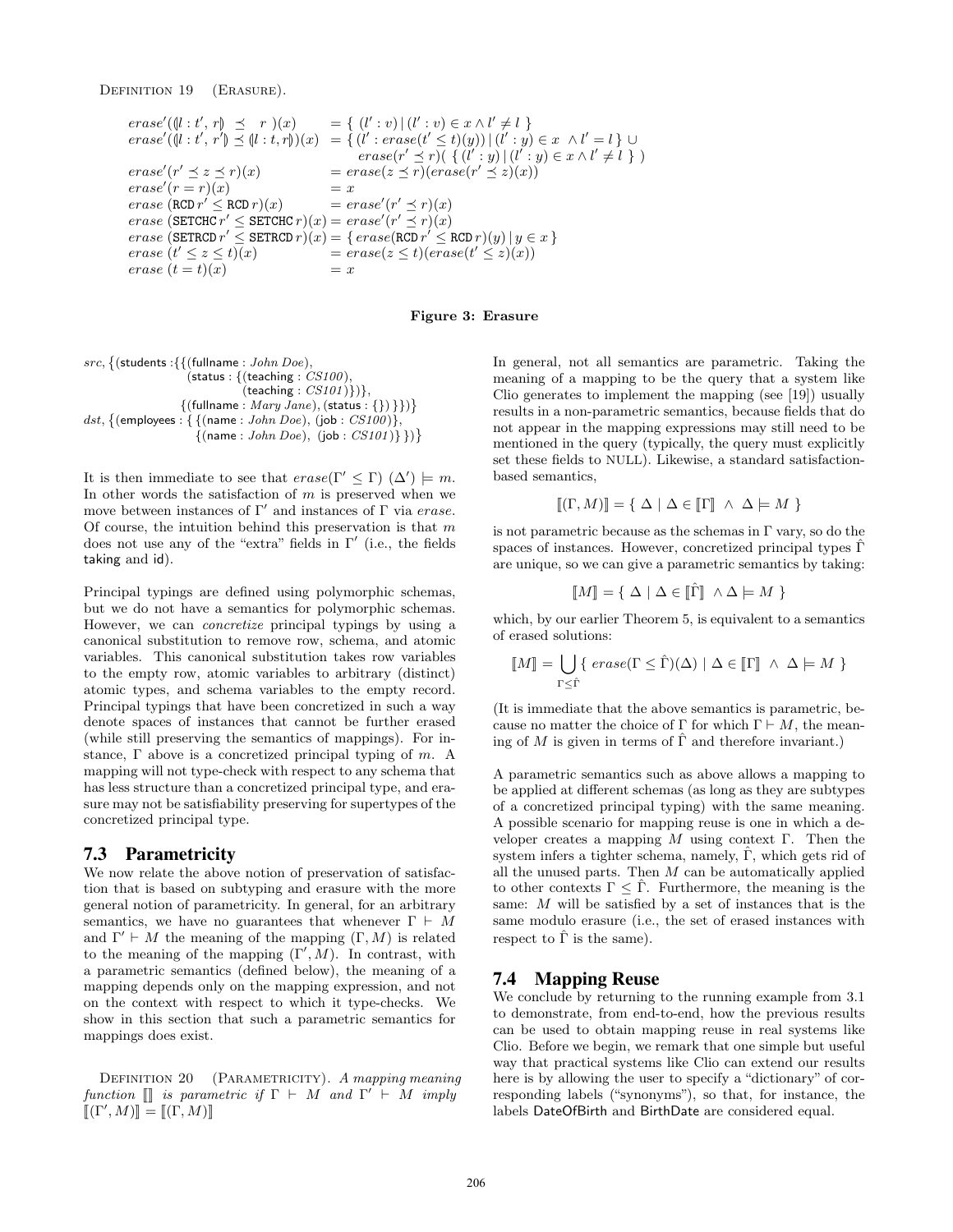Our scenario begins with the user looking at the following source (src) and target (dst) schemas in the Clio GUI:

```
src, RCD \parallel students : SETRCD \parallelfullname : String,
                         status : SETCHC ( teaching : String,
                                                     taking : String \left|\right| \left|\right|dst, RCD \langle \rangle employees : SETRCD \langle \rangle name : String,
                                                    job : String,
                                                    id : Int \nightharpoonup \nightharpoonup
```
The user draws lines between the schemas, which are compiled by Clio to the following mapping m:

(m) 
$$
\underbrace{\text{for } s \text{ in } src.\text{students}}_{\top \Rightarrow}
$$

$$
\underbrace{\text{for } t \text{ of teaching from } s.\text{status .}}_{\text{exists } e \text{ in } dst.\text{employee}}.
$$

$$
e.\text{name} = s.\text{fullname } \land e.\text{job} = t
$$

This mapping expression  $m$ , but not the schemas  $src$  and dst, is stored by Clio for later use. The mapping expression  $m$  has the following principal typing:

\n
$$
src
$$
, RCD  $(\rho_1, \text{ students} : \text{SETRCD } (\rho_2, \text{fullname}: \text{ATOMIC } \alpha_1, \text{ status} : \text{SETCHC } (\rho_3, \text{teaching}: \text{ATOMIC } \alpha_2) ) )$ \n

\n\n $dst$ , RCD  $(\rho_4, \text{ employees}: \text{SETRCD } (\rho_5, \text{name}: \text{ATOMIC } \alpha_1, \text{job}: \text{ATOMIC } \alpha_2) )$ \n

Our scenario continues when the user would like to apply or reuse the previous mapping on the following two schemas, which are modified versions of the earlier schemas:

```
src, RCD ( students : SETRCD (
                         fullname : String,
                         major : String,
                          status : SETCHC (| teaching : String,<br>| enrolled : String
                                                     enrolled : String \lVert \cdot \rVert \paralleldst, RCD \parallel employees : SETRCD \parallel name : String,
                                                    iob : String,
                                                    id : Int \nightharpoonup \nightharpoonupsalary : Int \mathbb{N}
```
Since the new schemas are concretizations of the principal typing of  $m$ , it follows that the mapping  $m$  applies without any changes, with the same erasure semantics as in the original scenario.

# 8. RELATED WORK

The idea of reusing parts of mappings to construct other mappings has appeared sparingly in the data exchange literature. The work in [22] describes how to use previously computed correspondences between schema elements (a.k.a. schema matchings) to enhance the discovery of new schema matchings. In our work, we try to match and reuse entire schema mappings that encode source and target schema constraints and a (potentially large) number of correspondences. More recently, [26] explores mapping reuse as part of their schema exchange framework. In that work, mappings are expressed between meta-schema models called schema templates. Given a mapping between two schema templates and a source schema that is an "instance" of the source schema template, their framework computes a new target schema that is an "instance" of the target template and derives a schema mapping between them. Our work does not depend on creating or maintaining these higher-level mappings between templates and we assume the target schema is given, not created as part of the data exchange process. Further, [26] only reports on relational schemas while our work considers nested-relational schemas.

When mappings can be composed as described in [11, 3], a different reuse strategy is possible. Given a mapping from schema  $A$  to schema  $B$  and another mapping from schema  $B$  to schema  $C$ , mapping composition creates (under the correct conditions) a mapping from  $A$  to  $C$ . In effect, we are "reusing" two existing mappings to create a new mapping between A and C. Our work can be used in this scenario to help find the existing intermediate mappings. For instance, if we are trying to create a mapping between schemas A and  $C$  and we already have a mapping from  $A$  to  $B$ , we can use the techniques in this paper to find and coerce an existing mapping into a mapping between  $B$  and  $C$ .

Finally, we note that nested relational data can be represented using trees, and the programming languages community has a wealth of knowledge about transformations on tree-like data [12], including bi-directional tree transformations [18]. The XML processing languages and systems XDuce [20] and Xtatic [16] aim to create general XML processing languages where XML values are first-class. The languages are functional in nature and have an intuitive semantics for XML processing. They introduce a rich language of types to describe XML values (including regular expressions). The specificity of types for XML, however, leads to restrictions on polymorphism, function types, and type inference that have only recently been addressed [29]. These systems are, in a certain sense, the XML counterparts of LINQ [24]. There is also a fair amount of work on schema inference for SQL and relational algebra (e.g. [28, 7]).

# 9. CONCLUSION AND FUTURE WORK

We have implemented our ideas as an extension to Clio. The extension is able to infer types of mappings, reuse mappings at different schema, and can automatically populate mapping graphs through schema-analysis. The extension also has experimental support for features not described in this paper, including reuse in the presence of target-side foreign key constraints, the ability to rewrite a mapping from a schema to apply it to a larger (in a schema containment sense) schema, and support for a mapping language extension that is able to express mappings that depend on other mappings [31]. The latter feature has applications, for instance, in dataflow graphs of mappings when a mapping downstream depends on a mapping upstream.

As a future direction, we are studying how to support recursive schema languages. Some schema languages used in data exchange allow recursion (e.g., XML schemas) but the mapping and schema languages defined in this paper do not have syntax for recursion. Clio deals with recursive XML schema by unfolding them a fixed number of times while translating them into NR schema. We are working to extend the mapping and NR schema languages to handle recursion and investigating reuse with the resulting languages.